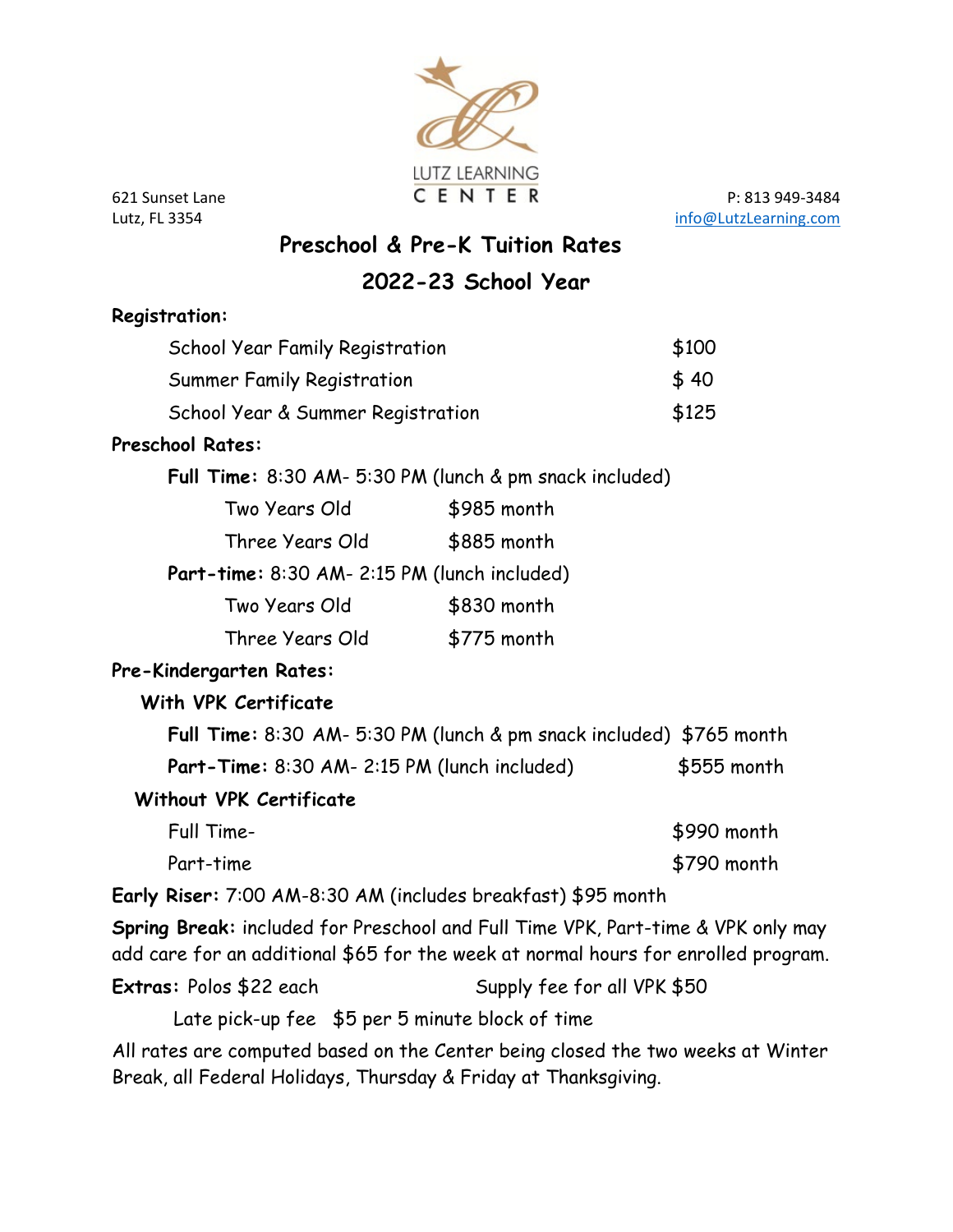

621 Sunset Lane **CENTER** P: 813 949-3484 Lutz, FL 3354 [info@LutzLearning.com](mailto:info@LutzLearning.com)

# **Elementary Tuition Rates 2022-23 School Year**

**Private School Rates: (8:30 AM-2:15 PM, lunch included)**

## **Kindergarten – 6th grade \$10,500 annual fee**

 **(monthly payment plan available)**

 **Extras:** 

Polos \$22 each Supply fee \$100

#### **After Party Rates: (2:15-5:30)**

**Private School After Party Enrichment (pm snack included) \$205 month Public School After Party Enrichment (pm snack included) \$250 month Spring Break Public & Private Full Day Rate** (8:30-5:30) **\$175 week Spring Break Public & Private Part-time Rate** (8:30-2:15) **\$140 week**

**Early Riser:** 7:00 AM-8:30 AM (includes breakfast) \$95 month

#### **Registration:**

| <b>School Year Family Registration</b>          | \$100 |
|-------------------------------------------------|-------|
| <b>Summer Family Registration</b>               | \$40  |
| School Year & Summer Registration               | \$125 |
| Late pick-up fee \$5 per 5 minute block of time |       |

All rates are computed based on the Center being closed the two weeks at Winter Break, all Federal Holidays, Thursday & Friday at Thanksgiving.